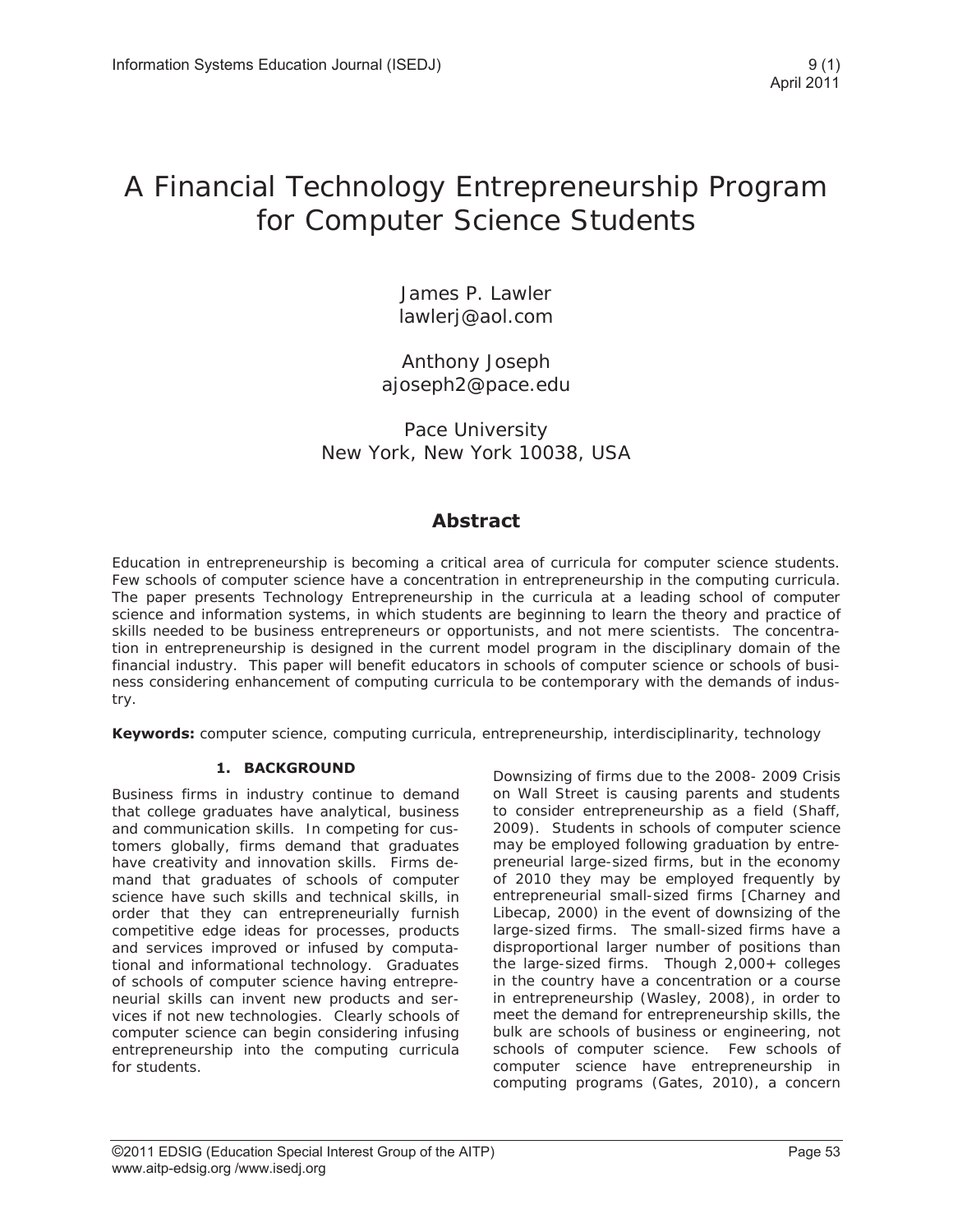for which the paper furnishes a Technology Entrepreneurship program.

# **2. INTRODUCTION**

The Seidenberg School of Computer Science and Information Systems of Pace University is beginning a concentration in Technology Entrepreneurship in its Bachelor of Arts in Computer Science program. The concentration is designed for students to learn the practice and theory of skills needed to be business opportunists, and not mere scientists or technologists. The emphasis of the concentration is on the development of cutting edge ideas for marketable processes, products or services, or seedlings, infused by entrepreneurial innovation if not invention of computational or informational technologies, in a pseudo business firm, or if feasible in an actual firm. The focus of the current model program is in learning the disciplinary domain of the practices of financial firms on Wall Street in New York City, inasmuch as the industry expends more on information technology than other industries (The Economist, 2009). New York City is also a hotbed of innovation rivaling the Silicon Valley. Further focus is in inherently learning financial skills frequently lacking in computer science students (McEachern, 2008). Moreover, the program may be replicated to further industry domains. The concentration in Technology Entrepreneurship is essentially a fusion of entrepreneurship, interdisciplinarity, and technology, on a project for a pseudo business firm.

The generic learning steps of the concentration in Technology Entrepreneurship are below for computer science majors (\*):

- Define an idea for a business opportunity in a process, product or service that might be further infused by technologies or invention of new technologies;
- Design and develop a process, product or service, or prototype of a process, product or service, in a manner of creativity and innovation that furnishes competitive edge in business opportunity, by integration or invention of solution technologies;
- Design and develop a business plan for communicating the process, product or service, infused by technologies, and the potential for profitability, as a new department of a pseudo business firm or as a new pseudo

business firm, for desired funding by potential investors; and

- Design and develop a customized plan for marketing the process, product or service, infused by the technologies, to targeted customers or firms in the marketplace and for sustaining customer or firm relationships; and
- Identify contemporary innovation in informational technologies, such as software-asservice (SaaS) and service-oriented architecture (SOA), which might impact the process, product or service of the new venture.

(\*) Finance, management science and mathematics majors may be included in the program.

The outcomes of the concentration in Technology Entrepreneurship are in the learning of analytical, business, communication, creativity and innovation skills on the project – entrepreneurship skills. The students will be learning the practices of entrepreneurship in creativethinking and problem-solving through the practice and theory of technology learned in the Bachelor of Arts in Computer Science program. The students will be learning to be business opportunists, not mere technologists.

The concentration in Technology Entrepreneurship in the Bachelor of Arts in Computer Science program of Pace University conforms to designs in the literature. The concentration is a "condition of coherence: the blending of elements … helps to endow [skills] with meaningful connections and greater unity" (Nissani, 1995). Industry demands students skilled in practice and theory (Berryman and Bailey, 1992 & Olssen and Peters, 2005). In the concentration in Technology Entrepreneurship in the Seidenberg School, students will be blending the theory of technology to the practice of it, and the practice of it to the theory (Bransford, Brown, Cocking, Donovan and Pellegrino, 2000). In this concentration of entrepreneurship and interdisciplinarity, students will be inevitably learning to be selfmotivated thinkers (Bradbeer, 1999).

# **3. FOCUS**

The concentration in Technology Entrepreneurship in the domain of the financial industry is focused on the below courses of specific study:

*Entrepreneurship and Financial Computing*, a domain course integrating algorithmic com-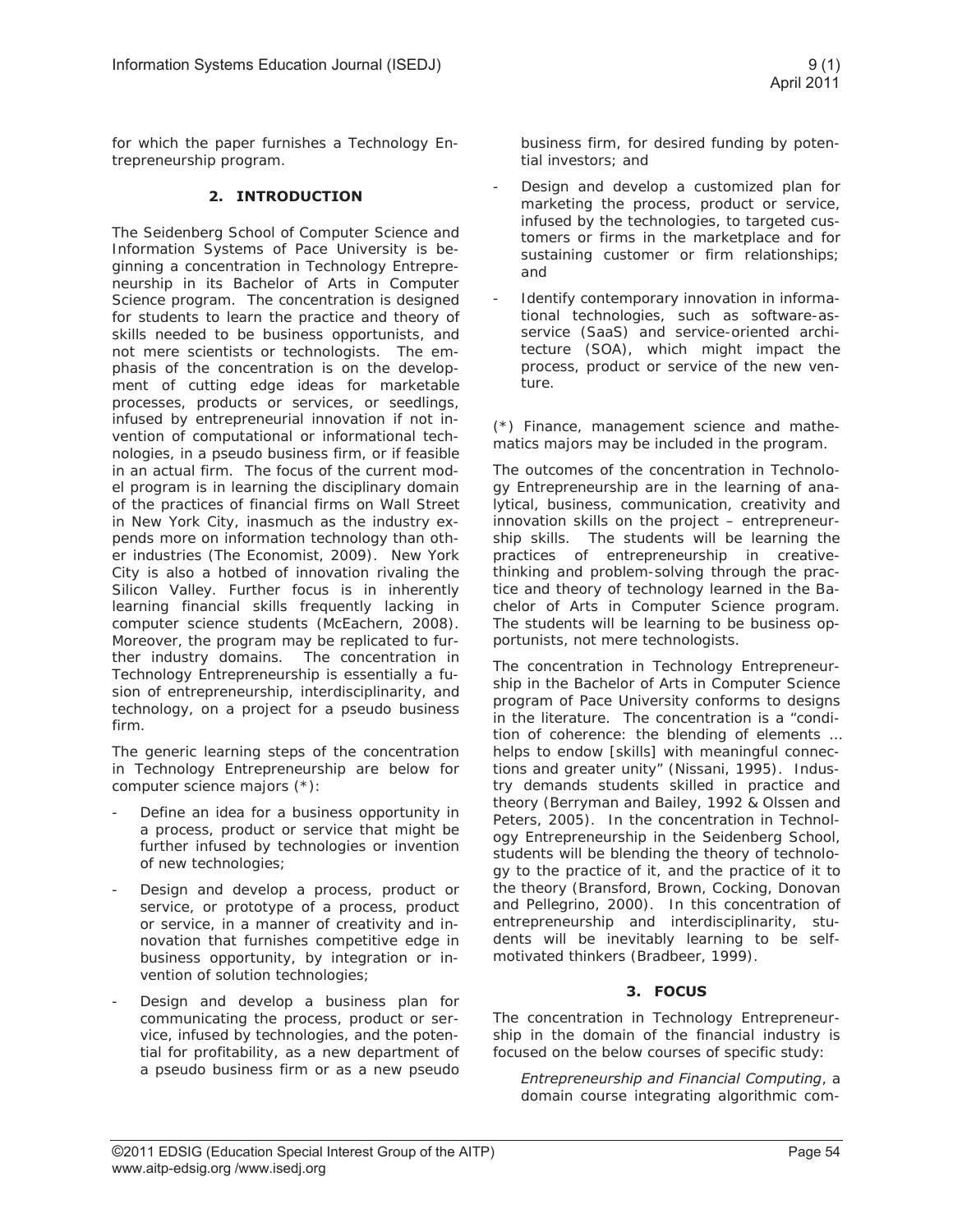puting, computer science (e.g. C/C++, Java or Matlab), entrepreneurship, finance and financial analysis (e.g. derivatives products) in a project for financial decision-making;

- Entrepreneurship and Technology, a concept course integrating computer science and entrepreneurship in a project for business decision-making;
- Customer Relationship Management (CRM) and Entrepreneurship, a concept course integrating customized marketing and data mining in a project for decision-making on strategy;
- Modeling of Financial Processes, Products and Services through Technologies, a domain course integrating computer science, finance and information systems in projects for decision-making on implementation of prototyped or real software technologies; and
- Special Topics in 21st Technologies and Ventures, a survey course integrating bleeding if not leading edge marketplace technologies that might impact new ventures.

Given the 2008- 2009 Crisis on Wall Street, the concentration in Technology Entrepreneurship integrates risk management methods that might lessen misuse of processes, products or technologies that was evident in the lack of integrated monitoring of mortgage-backed securities (Rodier, 2009). This concentration in Technology Entrepreneurship in the domain of the financial industry is current in focusing on the practice of specific skills needed for students to be business entrepreneurs or opportunists, instead of focusing on a generic study or theory of entrepreneurship (Gates, 2010).

# **4. METHOD**

The Seidenberg School of Computer Science and Information Systems is anticipating beginning the Technology Entrepreneurship concentration in its Bachelor of Arts in Computer Science program of the university in 2011. *Entrepreneurship and Technology* is expected to be the first course in spring 2011. *Entrepreneurship and Financial Computing* and *Customer Relationship Management (CRM) and Entrepreneurship* are expected to follow *Entrepreneurship and Technology* in summer 1 and 2 of 2011, and *Modeling of Financial Processes, Products and Services through Technologies* and *Special Topics in 21st Century Technologies and Ventures* are expected

to follow *Customer Relationship Management (CRM) and Entrepreneurship* and *Entrepreneurship and Financial Computing* in fall 2011. Focus is expected to be expanded from the domain of the financial industry into the health industry in *Entrepreneurial Health Informatics* courses in spring 2012, in the energy industry in *Energy Efficiency Entrepreneurship* courses in 2013, and in the security industry in *Entrepreneurship and National Security* courses in 2014-2015, as depicted in Figure 1 in the Appendix.

Students majoring in computer science or information systems may be fast tracked through the concentration, so that they finish the concentration sooner than other undergraduate students of the university that might be in the program.

#### **5. MODEL PROGRAM**

The concentration in Technology Entrepreneurship is depicted in the design of the concept course, *Entrepreneurship and Technology*, essentially an entry course, in Table 1 in the Appendix, as an example of the program.

 (The designs of the other courses of the concentration are in finalization by the authors of the paper.)

The deliverable of the *Entrepreneurship and Technology* course is to be a competition for the best of projects for new pseudo prototype ventures, if not real seedlings or solution ventures, with technologies. The projects for the ventures are to be developed in incubating small (3-5) student teams, which are be mentored by enterprise experts from the Service Corps of Retired Executives (SCORE) of New York City and the MIT Enterprise Forum, both of which have furnished executives retired from industry on other programs in Pace University. The teams are to also be mentored by the instructors of the course, who are the authors of this paper. Instructors, mentors and students are to be frequently interacting in discussion forums of the Blackboard Academic e-Education Suite of the university, if not in meetings, as the students proceed on the projects. Executives may be guest lecturers on lessons learned in industry. The best of the ventures is to be decided by a mentor panel on the  $14<sup>th</sup>$  week.

Zimmerer, T. and Scarborough, N. (2002), Essentials of Entrepreneurship and Small Business Management, Prentice Hall, is to be the foundational text of *Entrepreneurship and Technology*.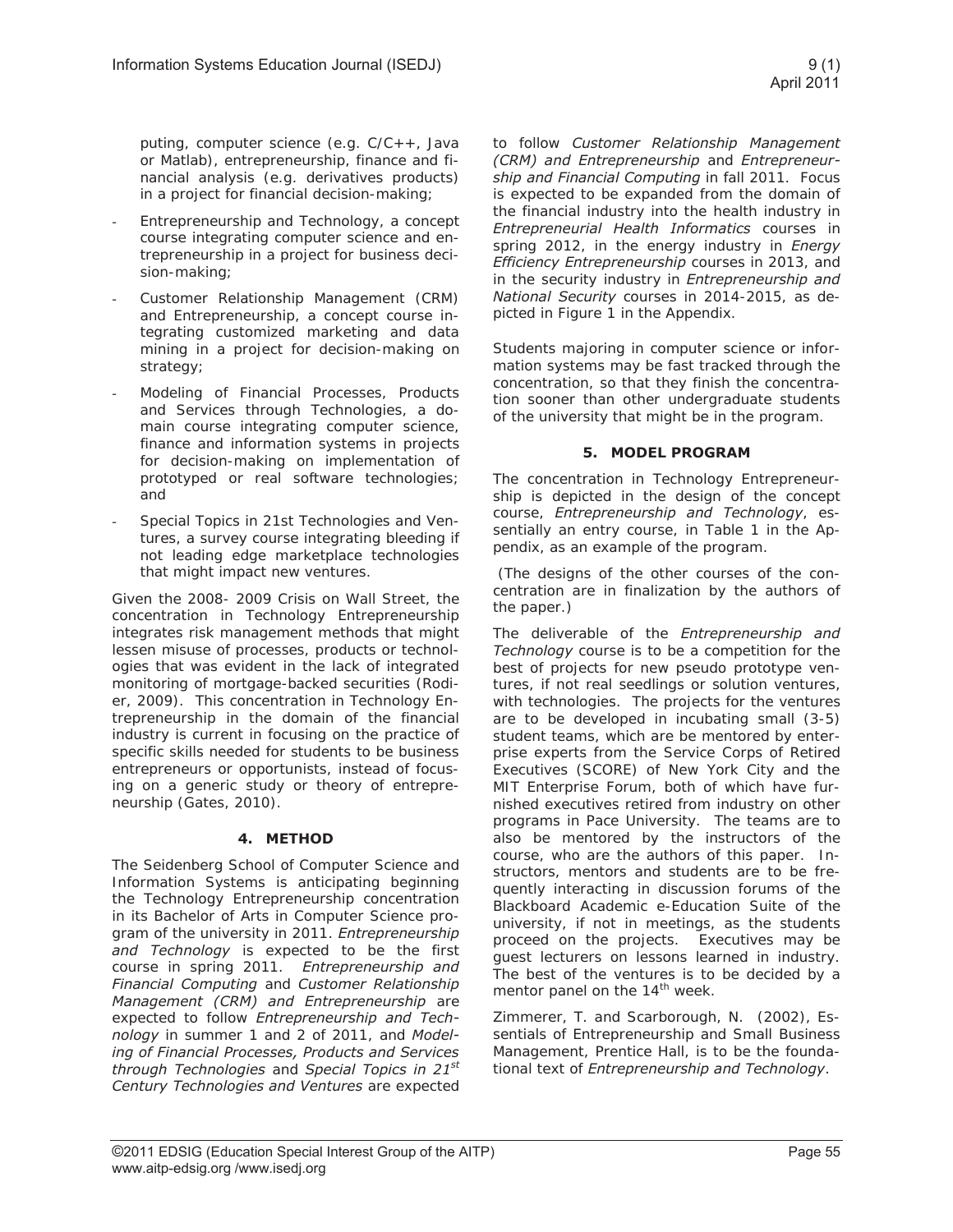(The pedagogy of *Entrepreneurship and Technology* is akin to the other courses of the concentration.)

#### **6. IMPLICATIONS**

"Entrepreneurship is critical to understanding and succeeding in the contemporary global economy." (Charney and Libecap, 2000)

The concentration in Technology Entrepreneurship in the curricula of the Seidenberg School of Computer Science and Information Systems enables an experiential foundation for computer science majors to be learning skills to be business entrepreneurs and opportunists, instead of pure technologists. Feasibility of employment and features of entrepreneurship and interdisciplinarity in the concentration may entice noncomputer science students into the Bachelor of Arts in Computer Science program of the school, including female and minority students that are underrepresented in the field. Few schools of computer science and information systems have entrepreneurship and interdisciplinarity that might be marketable to a larger number of undergraduate and graduate students.

The concentration in Technology Entrepreneurship in the Seidenberg School may enable growth of students that hope to be marketable in firms. They may not hope to be entrepreneurs, opportunists or technologists, but merely marketable as professionals in industry. The concentration in Technology Entrepreneurship is enviable in the extent of learning non-technical and technical skills that might be leveraged by students.

Finally, this concentration in Technology Entrepreneurship may enable future growth in schools of computer science that furnish learning of entrepreneurship skills. Firms in industry have indicated frustration in the lack of local entrepreneurship skills and in the lower investment in computer science and information systems programs in schools in the United States (Miller, 2010). Literature is indicating that firms may be increasing investment in entrepreneurships and partnerships (Field, 2009 & Schumpeter, 2009), so that it may be an incentive for schools of computer science to be increasing investment in entrepreneurship skills of students who might be needed by industry ventures.

# **7. LIMITATIONS AND OPPORTUNITIES**

Empirical evaluation of the Technology Entrepreneurship concentration in the Bachelor of Arts

in Computer Science program may not be finished earlier than 2012. Full inclusion of students will not be fulfilled until then. However, the authors of this essentially research-inprogress paper will be evaluating the learning outcomes of the concentration by Likert measurement of the perceptions of the students and by the performance of the students, as they finish the courses each semester into 2012. Enterprise experts in the financial industry in 2011, and in the health industry in 2012, including mentors of the student teams, will be evaluating the program from perceptions of the results of the teams. From the evaluation results in the semesters, the authors will be improving the concentration in Technology Entrepreneurship in subsequent semesters.

#### **8. CONCLUSION**

The paper defines a concentration in Technology Entrepreneurship in the Bachelor of Arts in Computer Science in the curricula of a leading school of computer science and information systems in the country. The concentration describes features of entrepreneurship and interdisciplinarity that may benefit computer science majors and non-computer science majors in marketability of skills. Though the concentration is focused in the financial industry in 2011, the health industry is to be included in 2012, and other industries will be included thereafter. The paper included a syllabus of *Entrepreneurship and Technology* to be introduced in the spring 2012 semester, but syllabi of the other courses in the concentration in Technology Entrepreneurship will be included in a new paper to be presented in 2011. The paper will benefit educators in other schools of computer science and information systems or even schools of business that are improving curricula to be current with the demands of industry.

#### **9. REFERENCES**

- Berryman, S., & Bailey, T. (1992). The Double Helix of Education and the Economy. Institute on Education and the Economy of Teachers College, Columbia University, New York, New York.
- Bradbeer, J. (1999). Barriers to interdisciplinarity: Disciplinary discourses and student learning. *Journal of Geography in Higher Education*, 23(3), 381-396.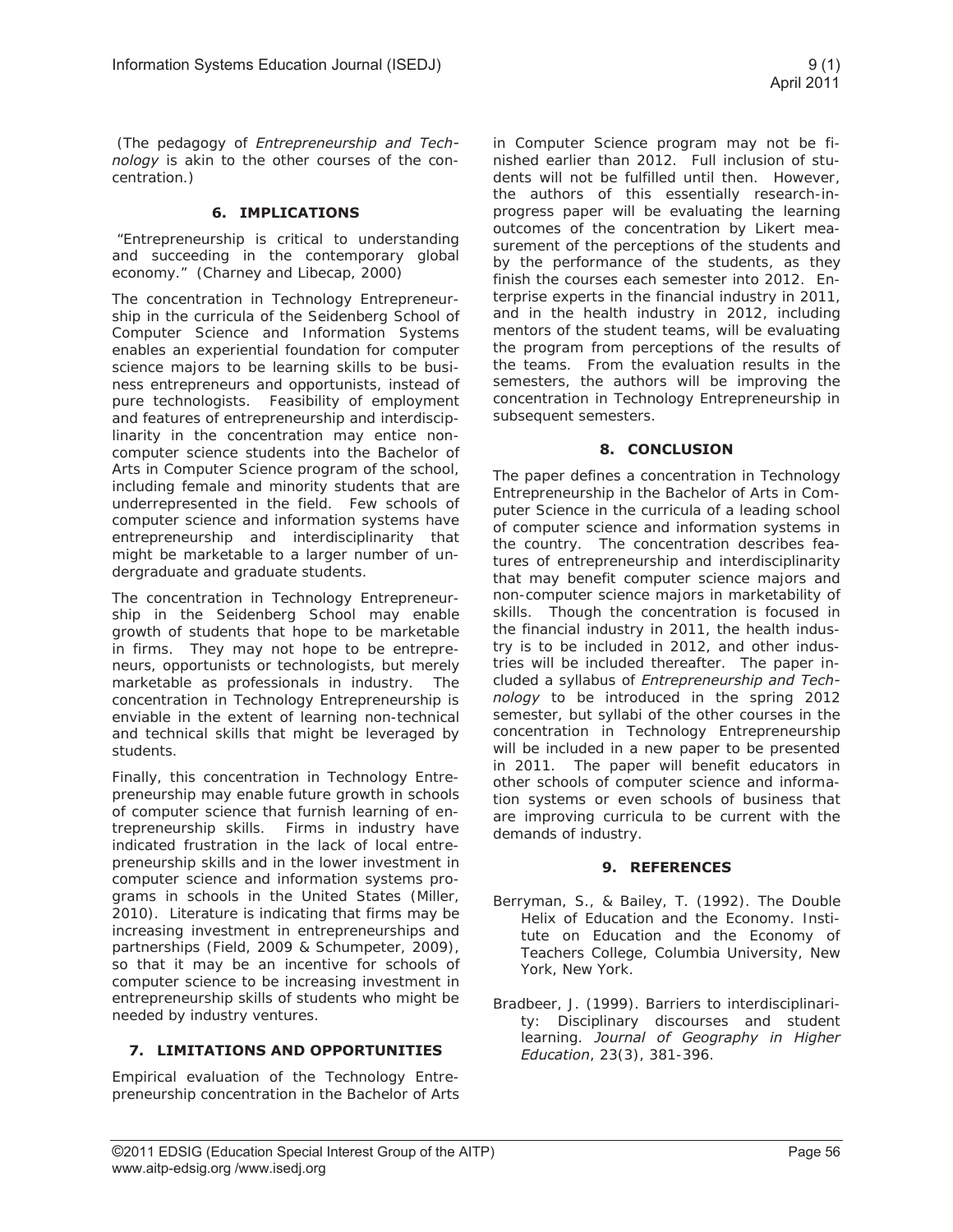- Bransford, J., Brown, A., Cocking, R., Donovan, M., & Pellegrino, J. (2000). How people learn: Brain, mind, experience, and school. National Academy Press, Washington, D.C.
- Charney, A., & Libecap, G. (2000). Impact of Entrepreneurship on Education. Kauffman Center for Entrepreneurship.
- Field, A. (2009). Business incubators are growing up: They are broadening their reach to include more tech-savvy, time-pressed entrepreneurs. *Business Week*, November 16, 076.
- Gates, A.Q. (2010). Discovery, innovation and creativity: The core of computing. *IEEE Computer*, February, 98-100.
- McEachern, C. (2008). What makes a good quant?: Quantitative analysts are in high demand on Wall Street, and universities are adapting their programs specifically to meet the financial markets' needs. *Advanced Trading*, August, 30-35.
- Miller, C.C. (2010). Fearful the US is slipping, a \$3.5 billion effort aims to help tech startups. *The New York Times*, February 24, B2.
- Nissani, M. (1995). Fruits, salads, and smoothies: A working definition of interdisciplinarity. *Journal of Educational Thought*, 29(2), 121-128.
- Olssen, M, & Peters, M. (2005). Neoliberalism, higher education and the knowledge economy: From the free market to knowledge capitalism. *Journal of Education Policy*, 20(3), 313-345.
- Rodier, M. (2009). Risk management for risky times: Real-time risk management systems and a culture of accountability are necessary to help financial firms avoid the pitfalls that caused the financial crisis. *Wall Street and Technology*, March/April, 22-23.
- Schumpeter (2009). Fish out of water: Policymakers are turning their minds to the tricky subject of promoting entrepreneurship. *The Economist*, October 31, 78.
- Shaff, G.R. (2009). Considering adding an entrepreneurship course to your curriculum? Consider this. *Proceedings of the 2009 Southeastern INFORMS Conference*, October 1- 2, 999.
- Silo but deadly: Messy IT systems are a neglected aspect of the financial crisis. (2009) *The Economist*, December 5, 83-84.
- Wasley, P. (2008). Entrepreneurship 101: Not just for business school anymore. *The Chronicle of Higher Education*, June 20.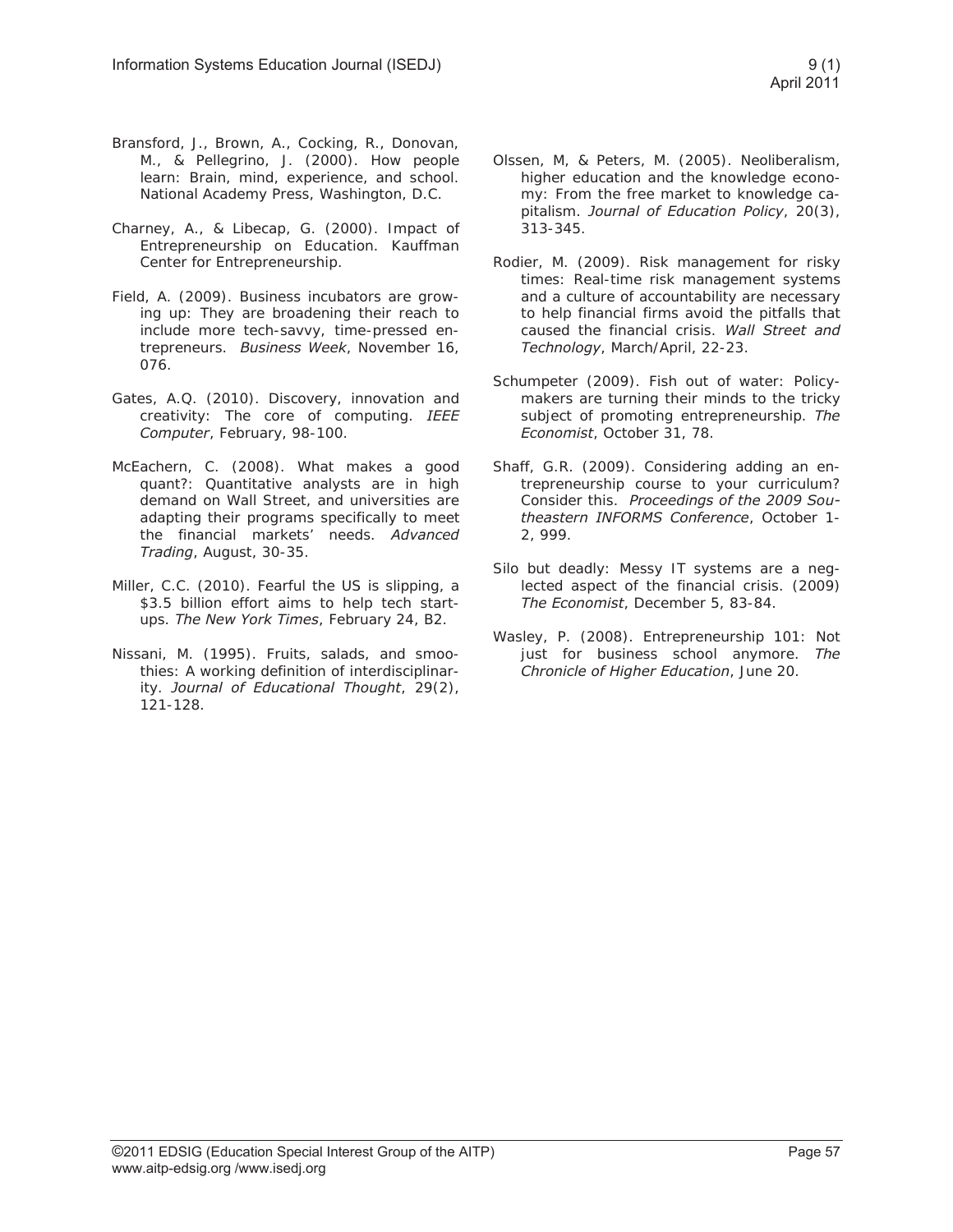#### **Appendix**

#### **Figure 1: Bachelor of Arts in Computer Science – Concentration in Technology Entrepreneurship 2011 – 2015\***

| <b>Courses</b>                                                                                                                                                                                                                                                                                                             | <b>Disciplinary Domains</b><br><b>Industry</b><br><b>Financial Health Energy Security Technology</b> |
|----------------------------------------------------------------------------------------------------------------------------------------------------------------------------------------------------------------------------------------------------------------------------------------------------------------------------|------------------------------------------------------------------------------------------------------|
| Spring, Summer (2) and Fall 2011                                                                                                                                                                                                                                                                                           |                                                                                                      |
| Entrepreneurship and Financial Computing $(*)$ _____<br>Entrepreneurship and Technology<br>Customer Relationship Management (CRM)<br>and Entrepreneurship<br>Modeling of Financial Processes, Products<br>and Services through Technologies (*)<br>Special Topics in 21 <sup>st</sup> Century Technologies<br>and Ventures |                                                                                                      |

(\*) *Entrepreneurial Health Informatics* in 2012, *Energy Efficiemcy Entrepreneurship* in 2013, and *Entrepreneurship and National Security* in 2014-2015